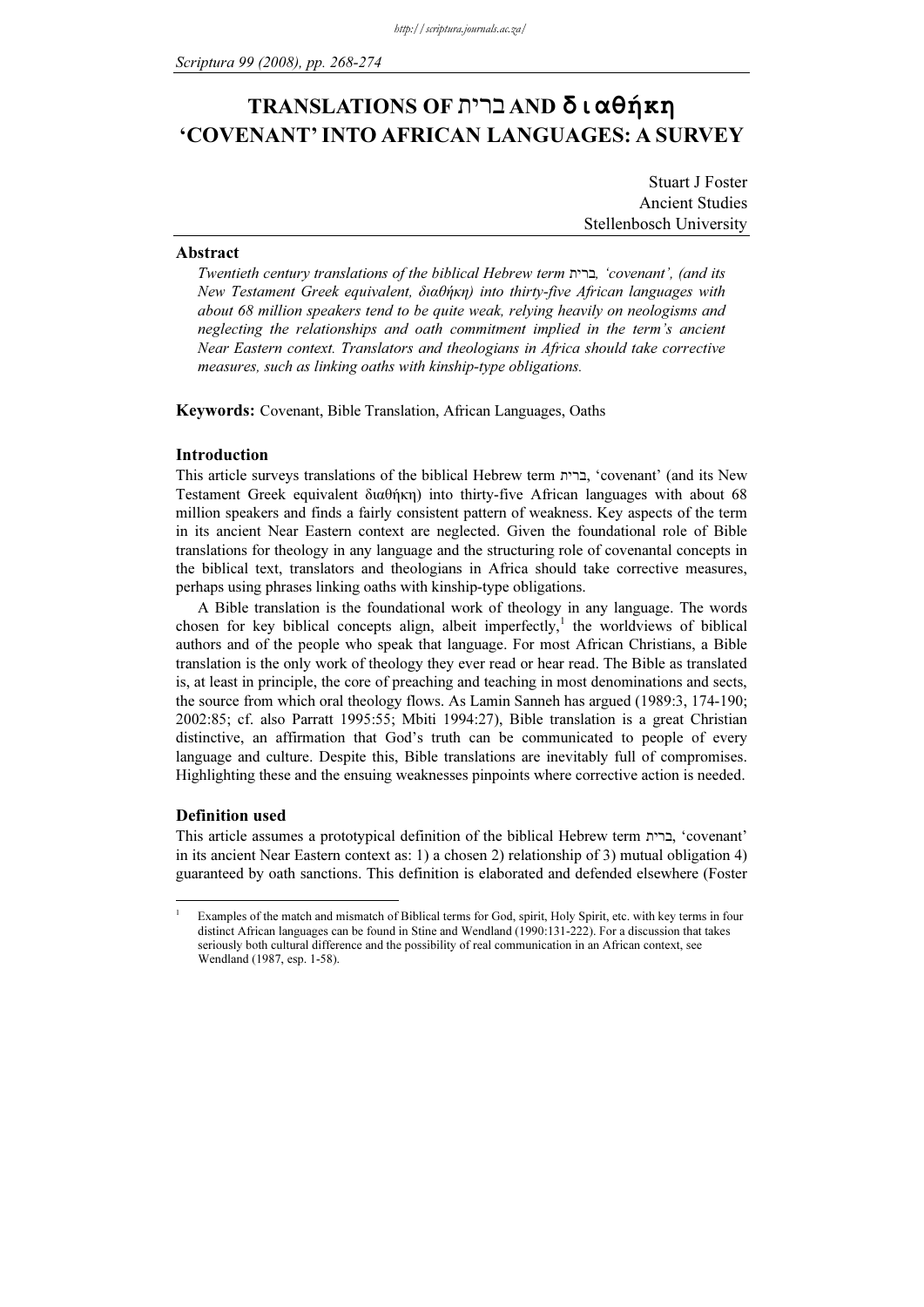### Foster 269

2005:16-23; cf. Hugenberger 1998:167-215). The basic concept is what Cross calls 'kinship-in-law' (1998:6-7). Despite the prominence of treaty forms, both in the Old Testament and in scholarship, they are a subset of this larger concept. Covenant was a means of making people who were unrelated, effectively family. This is the background within which attempts to translate ברית,' covenant' in specific texts from biblical Hebrew into contemporary African languages must move and by which they may be evaluated. This article does not defend covenant as the best translation of ברית into English, but uses it as an established technical term.

# Survey Approach and Limitations

To gather data, questions were distributed by e-mail to contacts of the author's involved in translation work in Africa, primarily associated with the United Bible Societies and/or the evangelical mission SIM.

A survey sacrifices depth for breadth by its very nature. This survey suffers from several other limitations as well. No attempt was made to achieve a truly representative sample, with translations from the language groups that make up the majority of African Christians. Most of those reporting are involved or have been involved in Bible translation projects. While this gives the credibility of insider knowledge to their comments, it also skews the results to give more prominence to recent translations, which are often for smaller language groups. Thus translations with wider influence on African Christians are possibly under-represented. Linguistically, focus on the translation of a single word or pair of words can also obscure the fact that a concept can be present and powerful even when the specific word is not used. This is particularly problematic with a term like covenant, with its structuring role in biblical theology. (Several survey respondents note the need to use phrases according to context, not just fixed terms.) The curtness of the survey format may also obscure the full semantic ranges of the terms used in translation. Survey results are, therefore, suggestive only.

It should be noted that many languages do not have complete Bible translations. Where only New Testament translations were available, translations of the Greek term διαθήκη were used. This is the term consistently used by the first Bible translators, those of the Septuagint, as the Greek equivalent of Hebrew term ברית,' covenant'.

#### Survey Results

Survey results for thirty-five languages are summarized on the following pages (in alphabetical order by language name). The languages are broadly distributed, from western, eastern and southern Africa, and represent about 68 million speakers (almost 100 million if second language speakers are included). The language names are those supplied by the survey respondents. Grimes (1992) lists alternatives. The data for numbers of speakers are taken from Grimes, and refer only to mother tongue speakers. Also from Grimes in most cases is the date of publication of the Scripture translation (=date). In many cases the date cited is not that of a full Bible. It has not been possible to indicate this consistently. The abbreviation 'wip' in the date column stands for 'work in progress.' These are current translation projects. In some cases portions will have already been published, in others not. Under 'Translation(s),' the major term used to translate ברית  $\delta \iota \alpha$ θήκη is in capital letters. Under 'English' is a relatively literal back translation of these terms. 'Common language?' summarizes answers to the survey question: "Is it used in common speech or is it a specialized word (reserved for church or 'Bible language')?"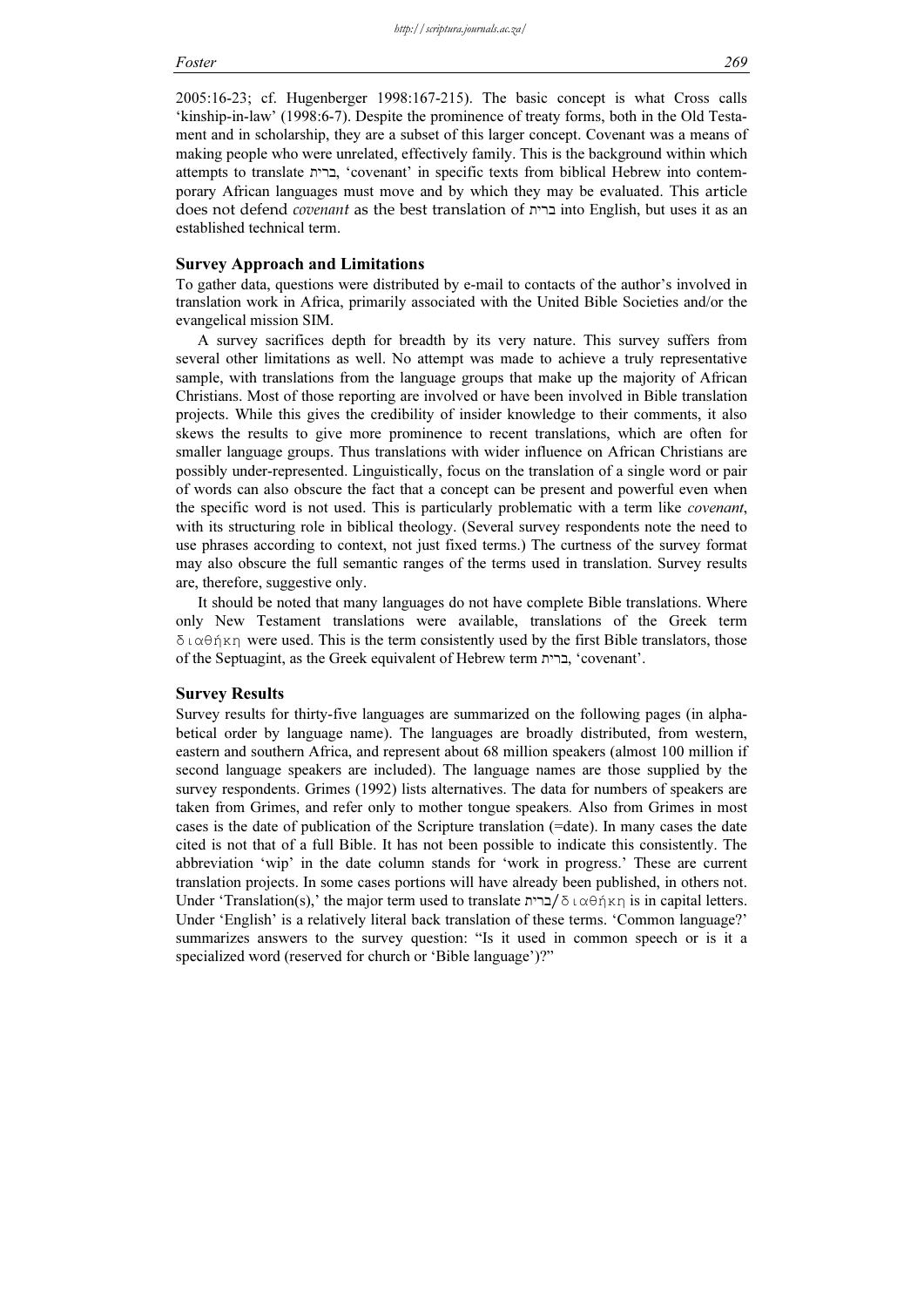|                       | Fran                           |           | aslations of $\overline{\mathbf{r}}$ and $\overline{\mathbf{c}}$ i aesism |                                                                              |               | into languages of sub-Saharan Africa (1)                      |                                                                                                                                                                               |
|-----------------------|--------------------------------|-----------|---------------------------------------------------------------------------|------------------------------------------------------------------------------|---------------|---------------------------------------------------------------|-------------------------------------------------------------------------------------------------------------------------------------------------------------------------------|
| Language              | Area spoken                    | Number    | Translation(s)                                                            | English                                                                      | Date          | language?<br>Common                                           | Comments                                                                                                                                                                      |
| Aari                  | Ethiopia                       | 42,000    | CAAQA                                                                     | involving an oath<br>oath, covenant                                          | 1997<br>Ę     | yes, used for oaths in<br>agreements, etc.<br>court, property |                                                                                                                                                                               |
| Bemba                 | Zambia                         | 1,700,000 | fyebo fya cilapo<br>CIPINGO;                                              |                                                                              |               | making a treaty invol-<br>ving two parties; way<br>of oath    |                                                                                                                                                                               |
| Boko                  | Nigeria<br>Benin               | 100,000   | LUA BAA KUA<br>$\frac{6}{2}$                                              | $being + with them$<br>$God + concern$<br>participation +<br>commitment;     | 1992          | yes, "ma baa kuo"="I<br>don't care"                           | of participation; as a phrase it<br>The phrase has a strong sense<br>is a little clumsy.                                                                                      |
| Chagga                | Tanzania                       | 1,000,000 | MUMA (MMA)                                                                | relations involving<br>an oath                                               | 1999          | yes                                                           | relation between two peoples<br>who are not relatives. Almost<br>A rite (and resulting status)<br>establishing a very strong<br>as good as blood relation.                    |
| Chewa                 | Mozambique<br>Zambia<br>Malawi | 4,000,000 | CHIPANGANO;<br>PANGANO:<br>cipope                                         | parties, compact;<br>involving two<br>what binds us<br>agreement<br>together | 1922;<br>1998 | not really, except due<br>to Bible influence                  | idiomatic. A sense of covenant<br>is introduced by using a phrase<br>It is a nominalized form when<br>drawing attention to the<br>verbs would be more<br>specialized meaning. |
| Ekegusii              | Kenya                          | 1,386,000 | <b>OKUBUATANA</b>                                                         | agreement                                                                    | 1988          | yes, can mean joining<br>together                             |                                                                                                                                                                               |
| -Jelgoore<br>Fulfulde | Faso<br>Burkina                | 600,000   | ko Alla fodaninoo<br><b>AMAANA:</b>                                       | covenant/promise;<br>what God had<br>promised                                | 1995          | yes, strong intent to do<br>something                         | The word is derived from<br>Arabic under Islamic<br>influence.                                                                                                                |

*http://scriptura.journals.ac.za/*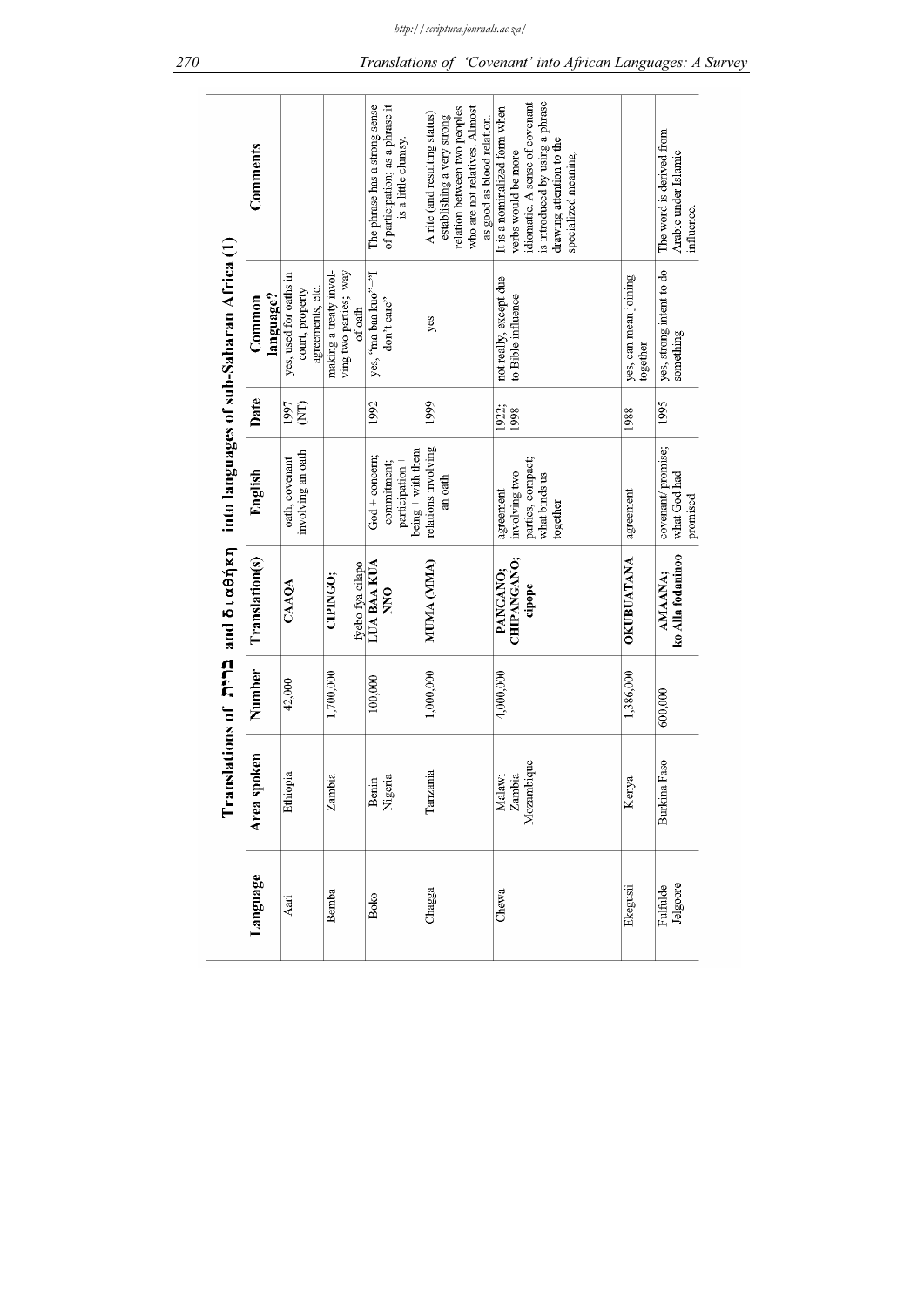| A bit weak, no stronger term<br>available |                                    | The initial 'n' is hooked.                    | The related verbal form is<br>common. | Older term but still valid in<br>today's Kikamba | nominalized form of the verb<br>The earlier translation uses a<br>to promise, plus reciprocal. | Formed from the root verb to<br>agree to which a reflexive<br>prefix and a nominalizing<br>suffix have been added. |                          |                         | Formed from the root verb to<br>agree to which a reflexive<br>prefix and a nominalizing<br>suffix have been added. |                          |                         |                                                                                                                 |
|-------------------------------------------|------------------------------------|-----------------------------------------------|---------------------------------------|--------------------------------------------------|------------------------------------------------------------------------------------------------|--------------------------------------------------------------------------------------------------------------------|--------------------------|-------------------------|--------------------------------------------------------------------------------------------------------------------|--------------------------|-------------------------|-----------------------------------------------------------------------------------------------------------------|
| yes, meeting of<br>viewpoints             |                                    | yes                                           | not as noun                           |                                                  | in church); recent term,<br>former term, no (only<br>yes                                       | not as noun                                                                                                        |                          | yes, an agreement       | not as noun                                                                                                        |                          | yes, an agreement       | solemn warning, seal a<br>occasions such as issue<br>contract, place a curse<br>yes, for specific<br>on someone |
| 1965                                      | ΥP                                 | 1951<br>Ê                                     | 1975                                  | 1974                                             | 1931;<br>vір                                                                                   | 1963                                                                                                               | 1075<br>Ē                | 1957                    | 1963                                                                                                               | 1075<br>Ê                | 1957                    | 1992                                                                                                            |
| agreement;<br>oath                        | promising one<br>another           | business item with<br>news, specific          | a promising one<br>someone<br>another | promising one<br>agreement<br>another/           | promising one<br>fellowship,<br>agreement<br>another;                                          | an agreeing<br>together                                                                                            | promising one<br>another | an agreeing<br>together | an agreeing<br>together                                                                                            | promising one<br>another | an agreeing<br>together | swear an oath                                                                                                   |
| KIRIKANIRO;<br>Muma                       | <b>GIDZUMELE-</b><br><b>DZWANO</b> | NANTAADO                                      | <b>LULAYAÑANO</b>                     | <b>UTIANIO</b>                                   | NLAKANO;<br>waataana                                                                           | <b>LITAVASIANO</b>                                                                                                 | <b>INDAGANO</b>          | <b>CHITENDERAN</b>      | <b>LITAVASIANO</b>                                                                                                 | <b>INDAGANO</b>          | CHITENDERAN<br>$\circ$  | <b>MANNRO</b>                                                                                                   |
| 4,300,000                                 | 224,000                            | 571,000                                       | 217,000                               | 2,464,000                                        | 2,000,000                                                                                      | 125,000                                                                                                            | 3,000,000                | 500,00                  | 125,000                                                                                                            | 3,000,000                | 500,00                  | 600,000                                                                                                         |
| Kenya                                     | Mozambique                         | Niger; Benin; Togo;<br>Burkina Faso;<br>Ghana | Zambia; D.R. Congo                    | Kenya                                            | Mozambique<br>Malawi                                                                           | Zambia<br>Angola                                                                                                   | Kenya                    | Mozambique<br>Zimbabwe; | Zambia<br>Angola                                                                                                   | Kenya                    | Mozambique<br>Zimbabwe; | Chad                                                                                                            |

Gulmantchema

Gikuyu Gitonga Kikamba

Lonwe

Luchazi

Luhya

Ndau

Luchazi

Kaonde

Ngambai

Luhya Ndau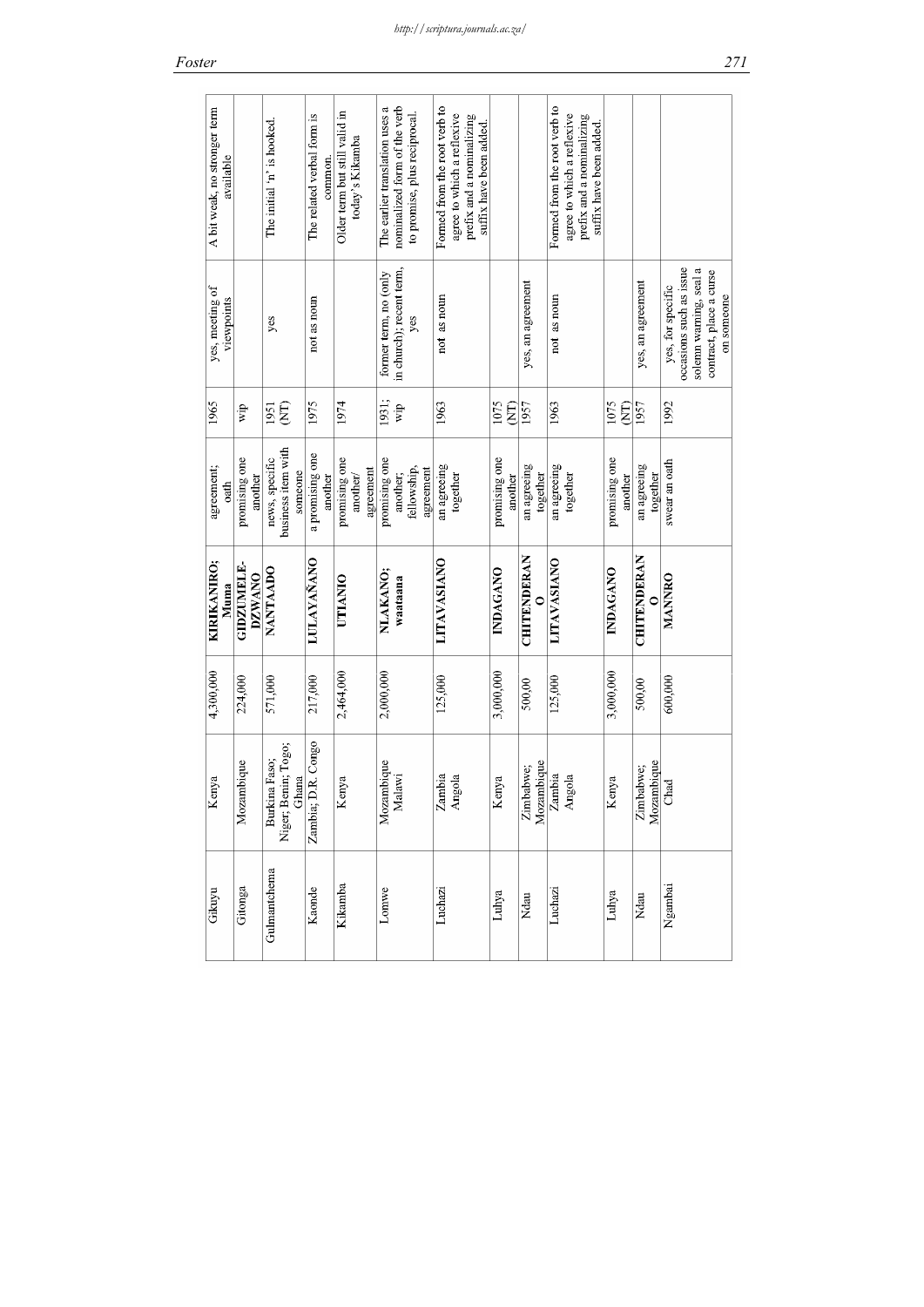|                                              |                          |                          |                         |                          |                          | reaches 30 million if second<br>The number of speakers | language speakers are<br>included. |                         |                    |                                |                                        |                                             |                                    |                          |                                                                                 |
|----------------------------------------------|--------------------------|--------------------------|-------------------------|--------------------------|--------------------------|--------------------------------------------------------|------------------------------------|-------------------------|--------------------|--------------------------------|----------------------------------------|---------------------------------------------|------------------------------------|--------------------------|---------------------------------------------------------------------------------|
| engagement to be<br>yes, used for<br>married |                          |                          | yes, means agreement    |                          |                          | no, mostly used in<br>church contexts                  |                                    | technical term in local | courts; other term | specific to blood<br>covenants | yes, means agreement                   |                                             |                                    |                          | yes, used for example<br>engagement agreed<br>between families<br>for pre-birth |
| 1969<br>Ê                                    | 1923                     | 1968<br>ENL              | ψÁ                      | 1980                     | 1989                     | 1952;<br>1998                                          |                                    | 1990                    | Ê                  |                                | 1963                                   | 1955                                        | 1991;<br>1857                      | 1936                     | ÝФ                                                                              |
| promising one<br>another                     | promising one<br>another | promising one<br>another | an agreeing<br>together | promising one<br>another | promising one<br>another | Covenant,<br>testament,                                | Agreement                          | promising               | one another;       | oath                           | agreement<br>involvin<br>g two parties | promising one<br>another                    | promising one<br>another           | promising one<br>another | promise, covenant                                                               |
| <b>ECORIT</b>                                | <b>ZIPFUMELWAN</b>       | <b>ENDAGAANO</b>         | CHIVERANO               | <b>CIRAUGANA</b>         | <b>SELEKANE</b>          | Mkataba (1952);<br>AGANO,                              | MAPATANO<br>(1998)                 | ILAGHANO;               |                    | Mutero                         | <b>CIZUMINANO</b>                      | <b>MAKANGWA</b>                             | <b>BOPELOTSETL</b><br>$\mathbb{H}$ | <b>NYEMULO</b>           | <b>ALKAWAL</b>                                                                  |
| 185,000                                      | 500,000                  | 1,200,000                | 1,200,000               | 7,000,000                | 4,000,000                | 5,000,000                                              |                                    | 153,000                 |                    |                                | 880,000                                | 695,000                                     | 3,300,000                          | 597,000                  | 700,000                                                                         |
| Sudan                                        | Mozambique               | Tanzania                 | Mozambique<br>Malawi    | Zimbabwe                 | Lesotho                  | Tanzania; Kenya;<br>Congo                              |                                    | Kenya                   |                    |                                | Zambia                                 | Mozambique; South<br>$\mathfrak{F}$<br>Afri | Botswana                           | South Africa             | igeria<br>Niger; N                                                              |
| Otuho                                        | Ronga                    | Ruhaya                   | Sena                    | Shona                    | Sotho                    | Swahili                                                |                                    | Taita/                  | Sagana             |                                | Tonga                                  | Tswa                                        | Tswana                             | Venda                    | Wodaabe Fulfulde<br>(Sokoto)                                                    |

*http://scriptura.journals.ac.za/*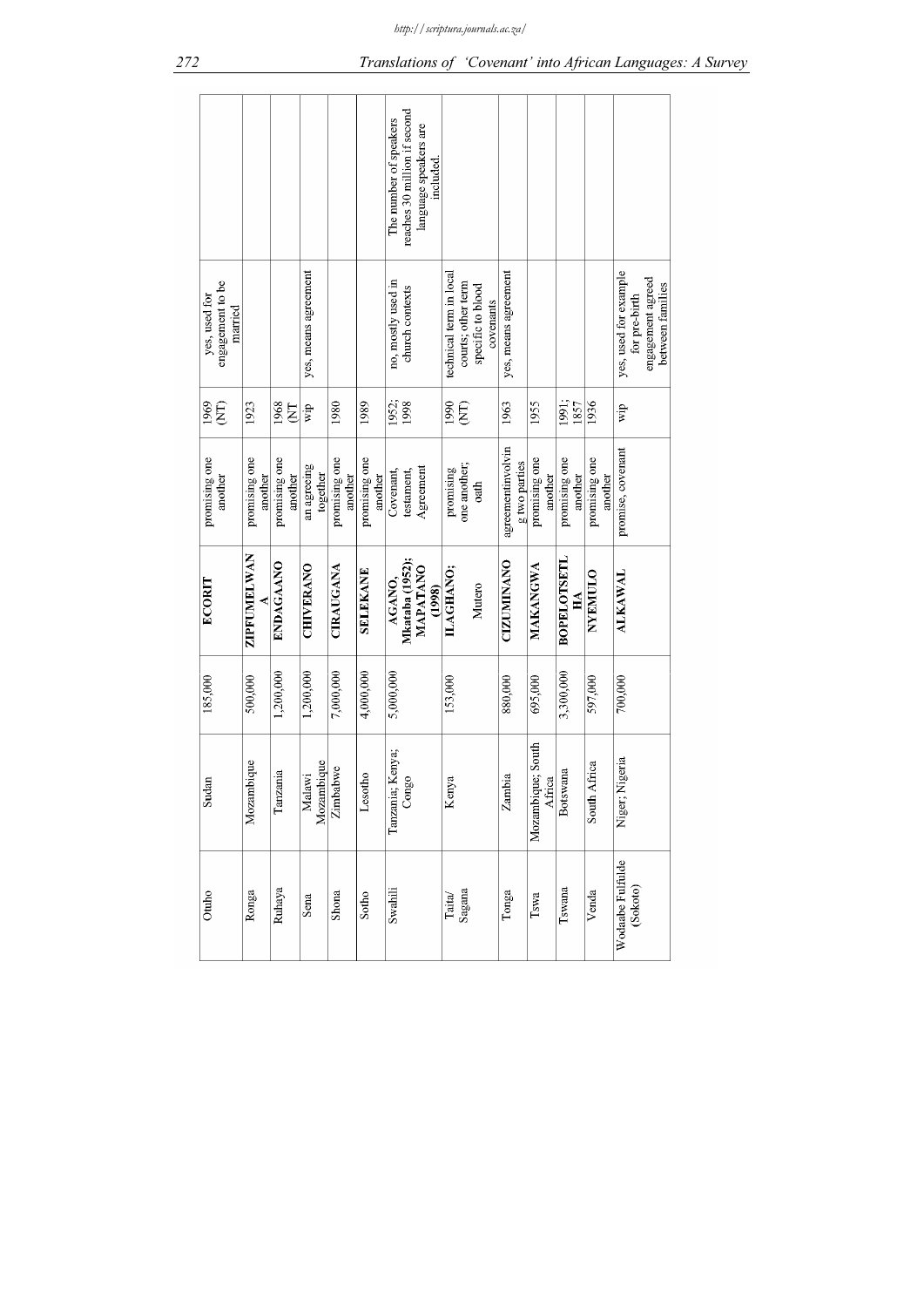#### Foster 273

# General Survey Trends

The data suggest several conclusions. For most languages there does not seem to have been a well-established vocabulary to use from local covenantal, kinship-making, customs. Many of the terms are neologisms, coined by translators to extend traditional vocabulary. If traditional terms did exist, translators have tended to avoid them (perhaps due to unwanted associations).<sup>2</sup> The single exception is that of Chagga, where an apparently precise analog of ancient Near Eastern customs was available to translators. An implication is that good analogs to biblical covenant customs are not widespread in much of Africa.<sup>3</sup>

One common pattern is to create a noun from a verb, such as to promise, and add a reflexive suffix. (The Bantu language reflexive morpheme –  $an$  – appears 25 times in the list.) The resulting words, while understandable, are inherently weak. Nouns tend to have less impact than verbs and artificial ones are weaker still. One result is a tendency, mentioned in several instances, for these terms to become church-only language, unrelated to daily life. On the positive side, the consistent inclusion of the reflexive is an attempt to communicate the relational nature of covenants. Though faint, there is a definite echo of kinship language.

The terms used tend to fall into three semantic fields, that of promises (most frequent), that of agreements (almost as frequent) and that of oaths (least frequent). The stress is on the element of mutual obligation in the definition adopted above, to the neglect of the other three elements: that there is an ongoing relationship, that it is chosen and not natural, and that it is guaranteed by oath sanctions. Promises are only one aspect of covenant making; they lack the threat of severe consequences for failure implicit in oaths and do not make it clear that an ongoing relationship results. As noted, this is partially compensated for by reflexive forms which speak of promising one another and are, in effect hard to distinguish from agreements. In many cases where the semantic field of agreements is used, the solemn, binding nature of the biblical commitments is easy to miss, as is the point that in Scripture two equal parties are frequently not involved. An agreement tends to focus narrowly on a course of action more than a relationship.

Oath-related terms are more prominent in more recent translations (one from the 60's, one from the 80's, four from the 90's). The semantic field of oaths, with its implications of divine sanctions for disobedience, has the strength of being a well-attested part of ancient covenant ritual as well as being an integral part of African religious and cultural traditions. Its weakness is that, alone, it is too narrow. It gives no indication what the commitment being made is. Phrases linking oaths with kinship-type obligations could perhaps compensate.

#### Conclusions and Implications

The broad pattern that emerges from the survey is that for many African languages key biblical covenant vocabulary has lost much of its meaning and impact in translation.<sup>4</sup> At

<sup>2</sup> Note also Wendland's comment about key terms in general (1987:73): "The more frequently a concept appears in the Scriptures and the more culturally relevant it was in biblical (Jewish) culture, the less satisfactory a specific local equivalent will be."

<sup>3</sup> This contradicts assertions made by Nigerians Adamo (1997:107) and Oduyoye (1997:112). Conceivably such customs are better established in Nigeria than elsewhere. The survey did not include any major Nigerian languages.

<sup>4</sup> It is beyond the scope of this article to analyze the causes of this state of affairs. However, one factor may be the traditional translation pattern of starting with the New Testament. Covenant language in the NT very much assumes the OT, where many more details are developed. It is easier to get away with terminology that is broader and more vague when the focus is on translating the NT. Then, when attention turns to OT translation, the key word has already been chosen and tradition and inertia militate against a change.